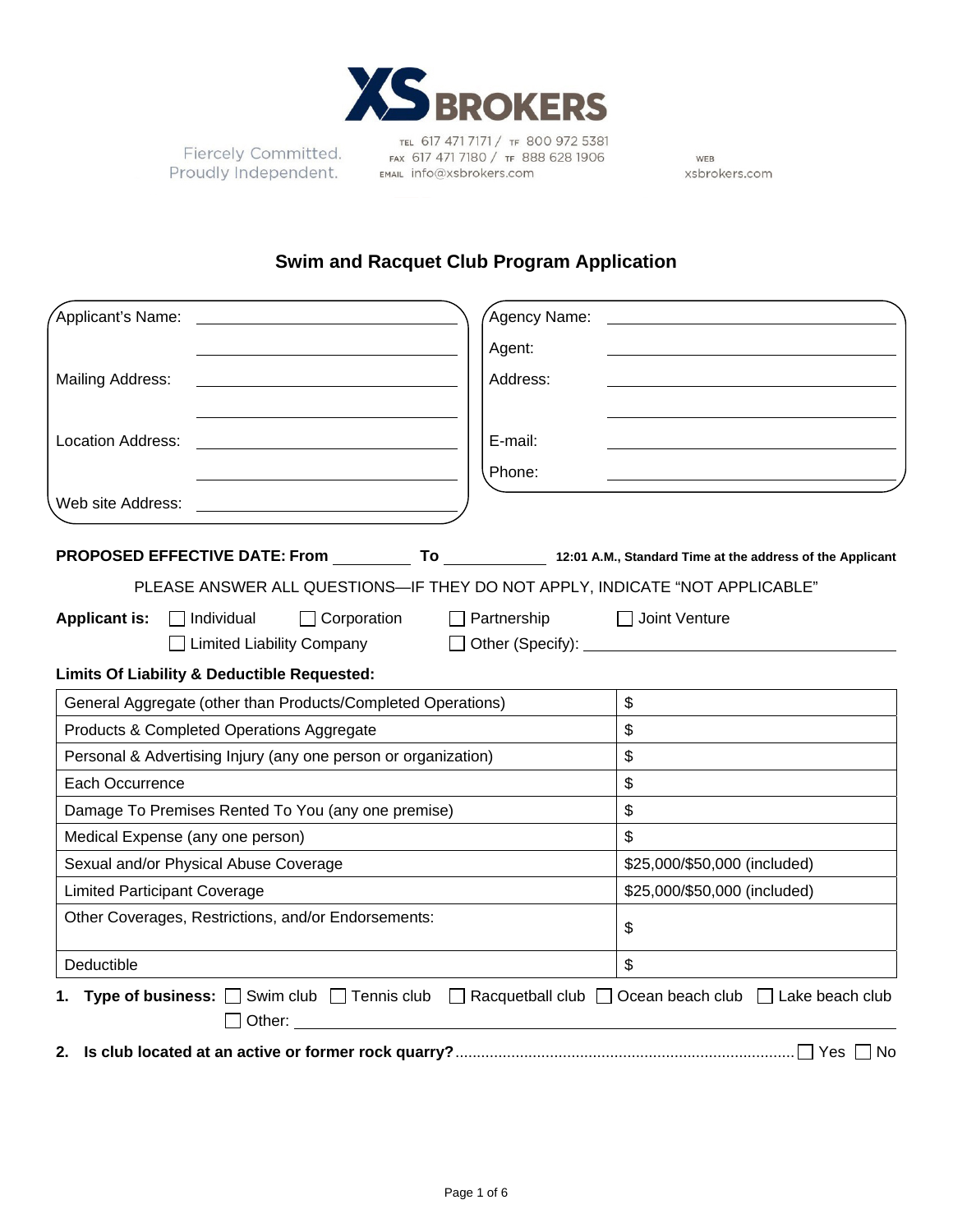| 4.  | Total number of employees: _______________________                                                                                                                                                                             |                                                                                  |  |  |  |
|-----|--------------------------------------------------------------------------------------------------------------------------------------------------------------------------------------------------------------------------------|----------------------------------------------------------------------------------|--|--|--|
| 5.  |                                                                                                                                                                                                                                |                                                                                  |  |  |  |
| 6.  |                                                                                                                                                                                                                                |                                                                                  |  |  |  |
|     |                                                                                                                                                                                                                                |                                                                                  |  |  |  |
|     |                                                                                                                                                                                                                                |                                                                                  |  |  |  |
|     |                                                                                                                                                                                                                                |                                                                                  |  |  |  |
| 8.  |                                                                                                                                                                                                                                |                                                                                  |  |  |  |
|     | If yes, maximum number of children: Maximum age: Maximum age: Maximum age: Maximum age: Maximum age: Maximum age: Maximum age: Maximum age: Maximum age: Maximum age: Maximum age: Maximum age: Maximum age: Maximum age: Maxi |                                                                                  |  |  |  |
|     |                                                                                                                                                                                                                                |                                                                                  |  |  |  |
| 9.  |                                                                                                                                                                                                                                |                                                                                  |  |  |  |
|     | If yes:                                                                                                                                                                                                                        |                                                                                  |  |  |  |
|     | а.                                                                                                                                                                                                                             |                                                                                  |  |  |  |
|     | b.                                                                                                                                                                                                                             |                                                                                  |  |  |  |
|     | c.                                                                                                                                                                                                                             |                                                                                  |  |  |  |
|     | d.                                                                                                                                                                                                                             |                                                                                  |  |  |  |
|     | е.                                                                                                                                                                                                                             |                                                                                  |  |  |  |
|     | f.                                                                                                                                                                                                                             |                                                                                  |  |  |  |
|     | g.                                                                                                                                                                                                                             |                                                                                  |  |  |  |
|     | h.                                                                                                                                                                                                                             |                                                                                  |  |  |  |
|     |                                                                                                                                                                                                                                |                                                                                  |  |  |  |
|     |                                                                                                                                                                                                                                |                                                                                  |  |  |  |
|     | Are swimming pools, wading pools, hot tubs and spas in compliance with the federal Virginia                                                                                                                                    |                                                                                  |  |  |  |
|     | ь.                                                                                                                                                                                                                             |                                                                                  |  |  |  |
|     |                                                                                                                                                                                                                                |                                                                                  |  |  |  |
|     |                                                                                                                                                                                                                                |                                                                                  |  |  |  |
|     |                                                                                                                                                                                                                                |                                                                                  |  |  |  |
|     |                                                                                                                                                                                                                                |                                                                                  |  |  |  |
| 12. |                                                                                                                                                                                                                                |                                                                                  |  |  |  |
| 13. |                                                                                                                                                                                                                                | ,我们也不会有什么。""我们的人,我们也不会有什么?""我们的人,我们也不会有什么?""我们的人,我们也不会有什么?""我们的人,我们也不会有什么?""我们的人 |  |  |  |
| 14. |                                                                                                                                                                                                                                |                                                                                  |  |  |  |
| 15. |                                                                                                                                                                                                                                |                                                                                  |  |  |  |
|     |                                                                                                                                                                                                                                |                                                                                  |  |  |  |
|     |                                                                                                                                                                                                                                |                                                                                  |  |  |  |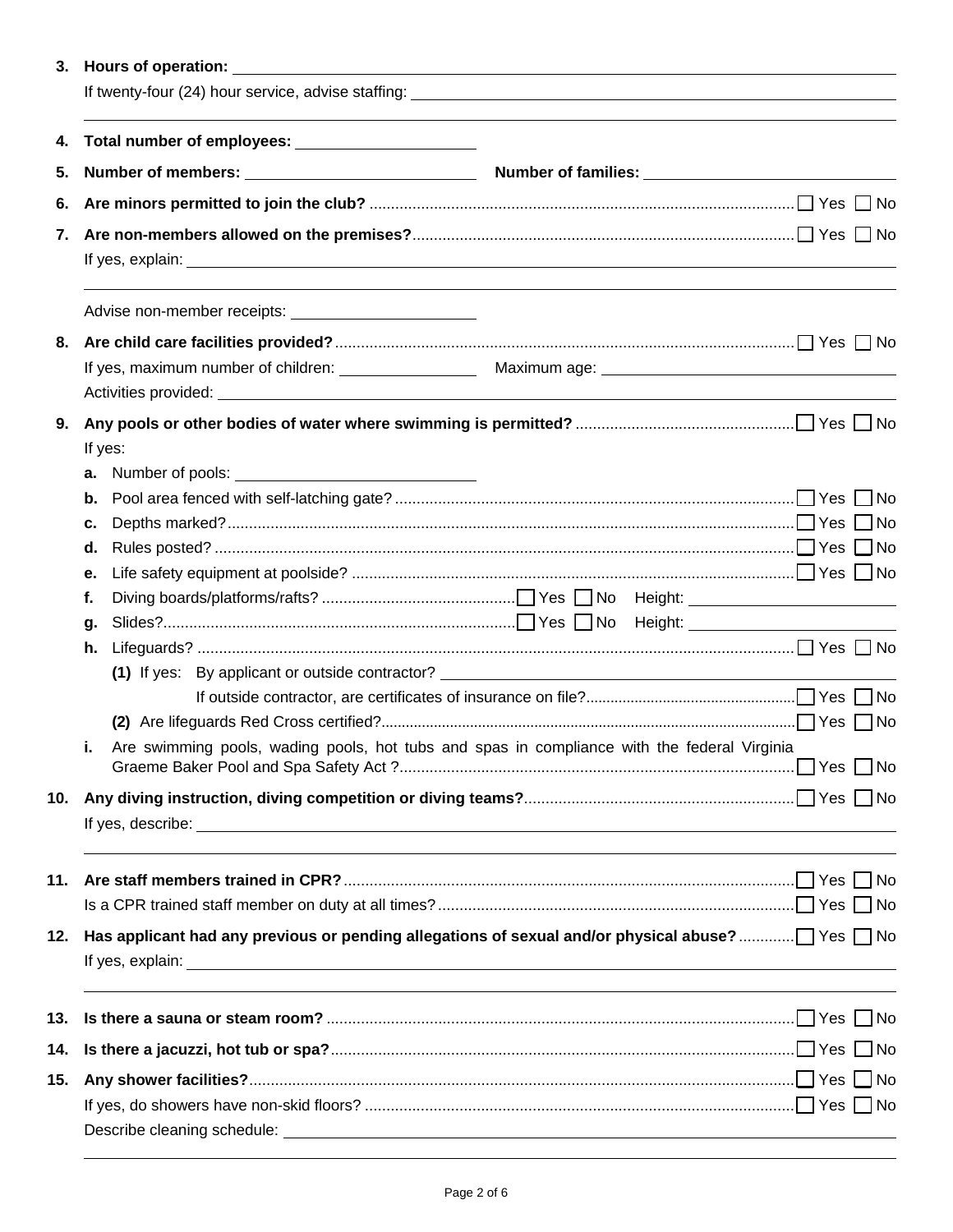|     | 16. How many tanning beds?                                                        |                                                                                                                                                                                                                                     |  |
|-----|-----------------------------------------------------------------------------------|-------------------------------------------------------------------------------------------------------------------------------------------------------------------------------------------------------------------------------------|--|
|     |                                                                                   |                                                                                                                                                                                                                                     |  |
|     |                                                                                   |                                                                                                                                                                                                                                     |  |
|     |                                                                                   |                                                                                                                                                                                                                                     |  |
| 17. |                                                                                   |                                                                                                                                                                                                                                     |  |
|     |                                                                                   |                                                                                                                                                                                                                                     |  |
|     |                                                                                   |                                                                                                                                                                                                                                     |  |
| 18. |                                                                                   |                                                                                                                                                                                                                                     |  |
|     |                                                                                   |                                                                                                                                                                                                                                     |  |
|     |                                                                                   |                                                                                                                                                                                                                                     |  |
| 19. |                                                                                   |                                                                                                                                                                                                                                     |  |
|     |                                                                                   |                                                                                                                                                                                                                                     |  |
| 20. |                                                                                   |                                                                                                                                                                                                                                     |  |
|     |                                                                                   |                                                                                                                                                                                                                                     |  |
| 21. |                                                                                   |                                                                                                                                                                                                                                     |  |
| 22. |                                                                                   |                                                                                                                                                                                                                                     |  |
|     |                                                                                   | If yes, describe: <u>example</u> and the set of the set of the set of the set of the set of the set of the set of the set of the set of the set of the set of the set of the set of the set of the set of the set of the set of the |  |
| 23. |                                                                                   |                                                                                                                                                                                                                                     |  |
|     | If yes, number: $\sqrt{ }$                                                        |                                                                                                                                                                                                                                     |  |
| 24. |                                                                                   |                                                                                                                                                                                                                                     |  |
|     |                                                                                   |                                                                                                                                                                                                                                     |  |
| 25. |                                                                                   |                                                                                                                                                                                                                                     |  |
|     | If yes, sales: $\frac{1}{2}$                                                      |                                                                                                                                                                                                                                     |  |
| 26. |                                                                                   |                                                                                                                                                                                                                                     |  |
|     | If yes, sales: $\frac{1}{2}$                                                      |                                                                                                                                                                                                                                     |  |
| 27. |                                                                                   |                                                                                                                                                                                                                                     |  |
|     |                                                                                   |                                                                                                                                                                                                                                     |  |
| 28. |                                                                                   |                                                                                                                                                                                                                                     |  |
|     | If yes:                                                                           |                                                                                                                                                                                                                                     |  |
|     | а.                                                                                |                                                                                                                                                                                                                                     |  |
|     | b.                                                                                |                                                                                                                                                                                                                                     |  |
|     | c.                                                                                |                                                                                                                                                                                                                                     |  |
|     |                                                                                   |                                                                                                                                                                                                                                     |  |
|     | If no, what percentage of total subcontracted cost are uninsured? _______________ |                                                                                                                                                                                                                                     |  |
|     | d.                                                                                |                                                                                                                                                                                                                                     |  |
|     | е.                                                                                |                                                                                                                                                                                                                                     |  |
|     | f.                                                                                |                                                                                                                                                                                                                                     |  |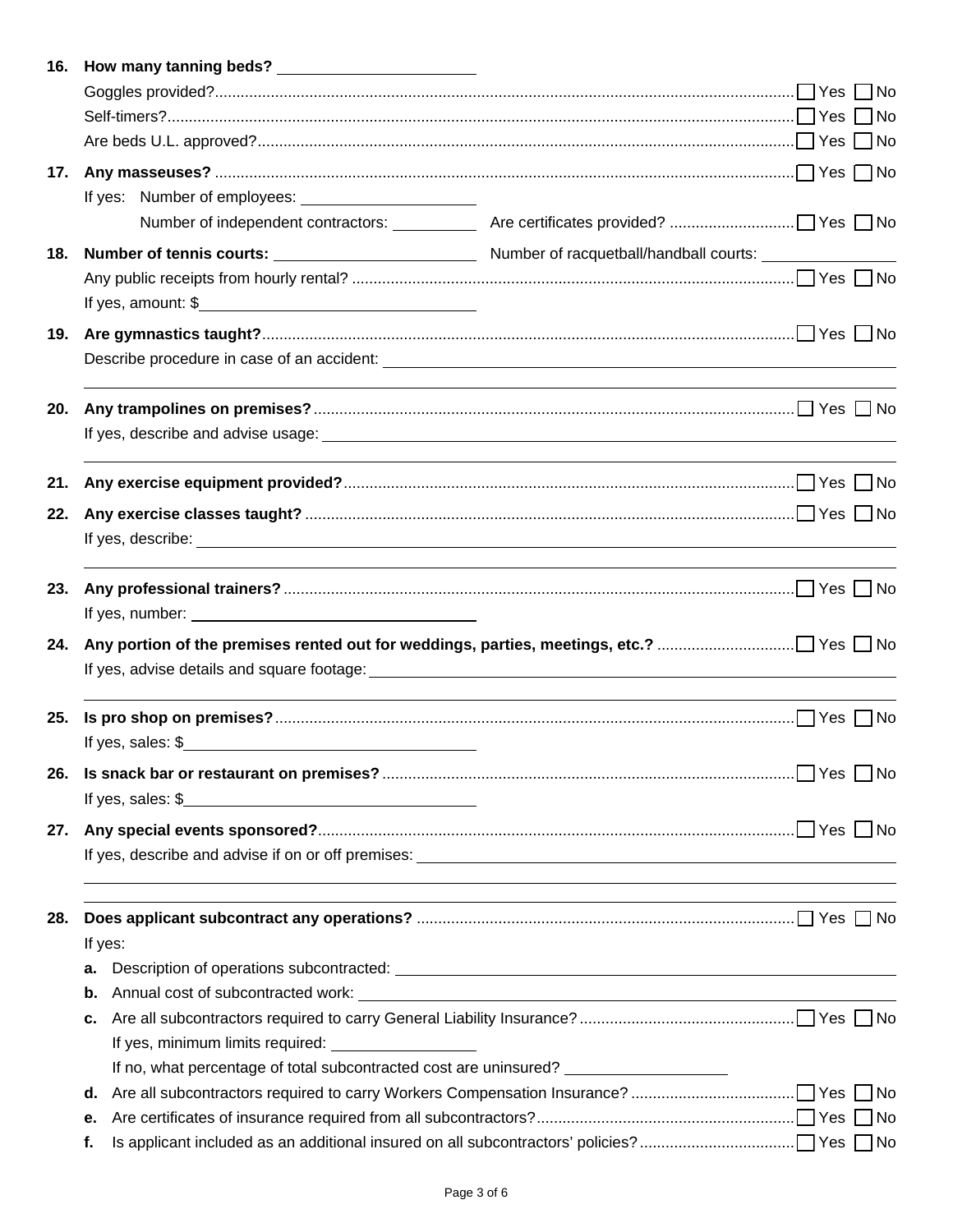| 31. |                                                                                                 |
|-----|-------------------------------------------------------------------------------------------------|
| 32. | Does risk engage in the generation of power, other than emergency back-up power, for their      |
| 33. | During the past three years, has any company ever cancelled, declined or refused to issue simi- |

## **34. Additional Insured Information:**

| <b>Name</b> | <b>Address</b> | <b>Interest</b> |
|-------------|----------------|-----------------|
|             |                |                 |
|             |                |                 |
|             |                |                 |

## **35. Prior Carrier Information:**

|                      | Year: | Year: | Year: | Year: | Year: |
|----------------------|-------|-------|-------|-------|-------|
| Carrier              |       |       |       |       |       |
| <b>Policy Number</b> |       |       |       |       |       |
| Coverage             |       |       |       |       |       |
| <b>Total Premium</b> | S     | ٨IJ   | ึ้ง   | S     | ۰IJ   |

## **36. Loss History—Five Year Period:**

| Indicate all claims or losses (regardless of fault and whether or not insured) or occurrences that may give<br>rise to claims for the prior five years.<br>$\Box$ Check if no losses last five years. |                            |                              |                           |                                         |
|-------------------------------------------------------------------------------------------------------------------------------------------------------------------------------------------------------|----------------------------|------------------------------|---------------------------|-----------------------------------------|
| Date of<br><b>Loss</b>                                                                                                                                                                                | <b>Description of Loss</b> | <b>Amount</b><br><b>Paid</b> | Amount<br><b>Reserved</b> | <b>Claim Status</b><br>(Open or Closed) |
|                                                                                                                                                                                                       |                            | \$                           |                           |                                         |
|                                                                                                                                                                                                       |                            |                              |                           |                                         |
|                                                                                                                                                                                                       |                            | D                            |                           |                                         |
|                                                                                                                                                                                                       |                            | \$.                          |                           |                                         |
|                                                                                                                                                                                                       |                            | \$                           |                           |                                         |

This application does not bind the applicant nor the Company to complete the insurance, but it is agreed that the information contained herein shall be the basis of the contract should a policy be issued.

**FRAUD WARNING:** Any person who knowingly and with intent to defraud any insurance company or other person files an application for insurance or statement of claim containing any materially false information or conceals for the purpose of misleading, information concerning any fact material thereto commits a fraudulent insurance act, which is a crime and subjects such person to criminal and civil penalties. **Not applicable in Nebraska, Oregon and Vermont.**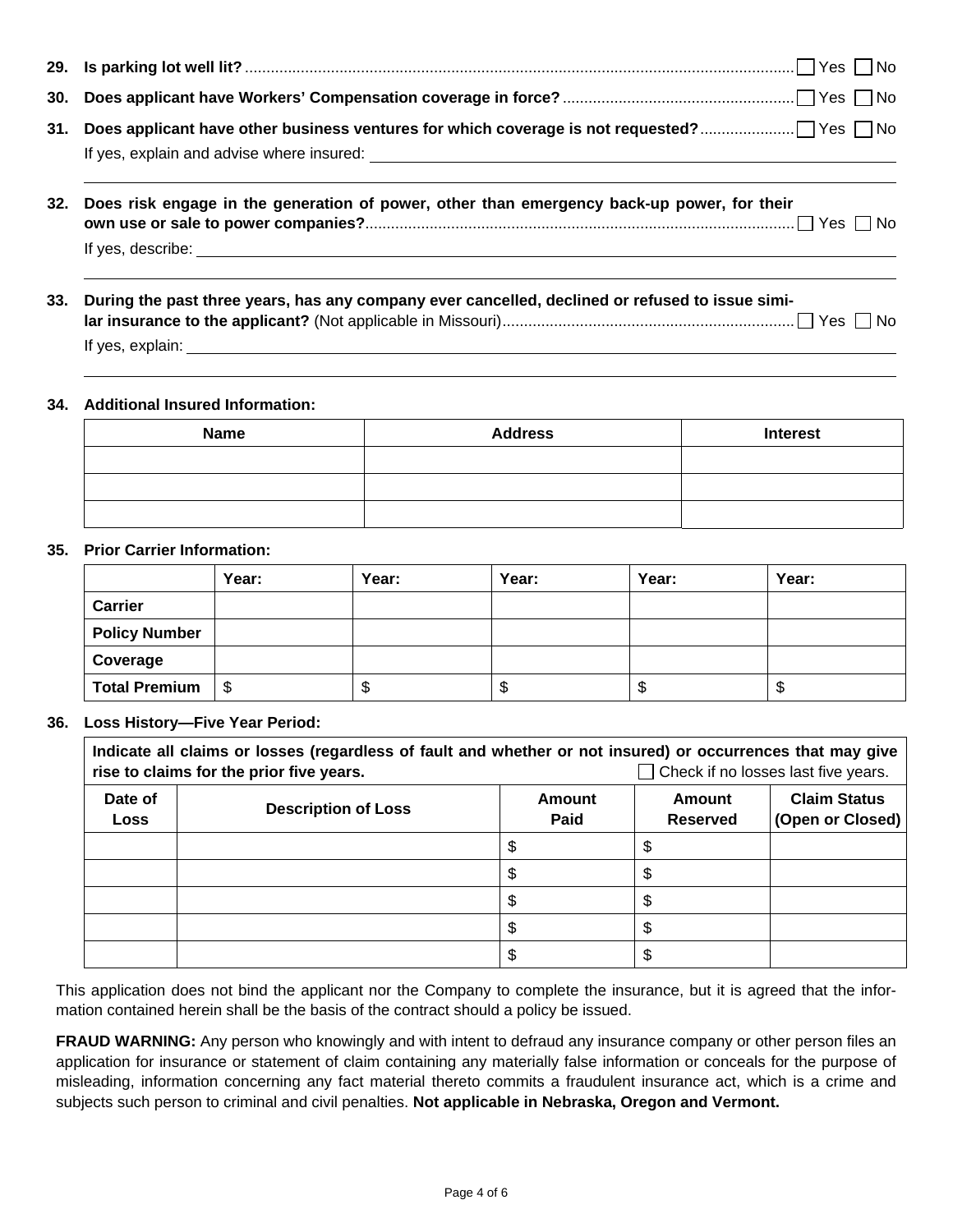**NOTICE TO ALABAMA APPLICANTS:** Any person who knowingly presents a false or fraudulent claim for payment of a loss or benefit or who knowingly presents false information in an application for insurance is guilty of a crime and may be subject to restitution fines or confinement in prison, or any combination thereof.

**NOTICE TO COLORADO APPLICANTS:** It is unlawful to knowingly provide false, incomplete, or misleading facts or information to an insurance company for the purpose of defrauding or attempting to defraud the company. Penalties may include imprisonment, fines, denial of insurance, and civil damages. Any insurance company or agent of an insurance company who knowingly provides false, incomplete, or misleading facts or information to a policy holder or claimant for the purpose of defrauding or attempting to defraud the policy holder or claimant with regard to a settlement or award payable from insurance proceeds shall be reported to the Colorado Division of Insurance within the Department of Regulatory Agencies.

**WARNING TO DISTRICT OF COLUMBIA APPLICANTS:** It is a crime to provide false or misleading information to an insurer for the purpose of defrauding the insurer or any other person. Penalties include imprisonment and/or fines. In addition, an insurer may deny insurance benefits if false information materially related to a claim was provided by the applicant.

**NOTICE TO FLORIDA APPLICANTS:** Any person who knowingly and with intent to injure, defraud, or deceive any insurer files a statement of claim or an application containing any false, incomplete, or misleading information is guilty of a felony in the third degree.

**NOTICE TO LOUISIANA APPLICANTS:** Any person who knowingly presents a false or fraudulent claim for payment of a loss or benefit or knowingly presents false information in an application for insurance is guilty of a crime and may be subject to fines and confinement in prison.

**NOTICE TO MAINE APPLICANTS:** It is a crime to knowingly provide false, incomplete or misleading information to an insurance company for the purpose of defrauding the company. Penalties may include imprisonment, fines or a denial of insurance benefits.

**NOTICE TO MARYLAND APPLICANTS:** Any person who knowingly and willfully presents a false or fraudulent claim for payment of a loss or benefit or who knowingly and willfully presents false information in an application for insurance is guilty of a crime and may be subject to fines and confinement in prison.

**NOTICE TO OHIO APPLICANTS:** Any person who knowingly and with intent to defraud any insurance company files an application for insurance or statement of claim containing any materially false information or conceals for the purpose of misleading, information concerning any fact material thereto commits a fraudulent insurance act, which is a crime and subjects such person to criminal and civil penalties.

**NOTICE TO OKLAHOMA APPLICANTS:** Any person who knowingly, and with intent to injure, defraud or deceive any insurer, makes any claim for the proceeds of an insurance policy containing any false, incomplete or misleading information is guilty of a felony.

**NOTICE TO RHODE ISLAND APPLICANTS:** Any person who knowingly presents a false or fraudulent claim for payment of a loss or benefit or knowingly presents false information in an application for insurance is guilty of a crime and may be subject to fines and confinement in prison.

**FRAUD WARNING (Applicable in Tennessee, Virginia and Washington):** It is a crime to knowingly provide false, incomplete or misleading information to an insurance company for the purpose of defrauding the company. Penalties include imprisonment, fines and denial of insurance benefits.

**NOTICE TO NEW YORK APPLICANTS (Other than automobile):** Any person who knowingly and with intent to defraud any insurance company or other person files an application for insurance or statement of claim containing any materially false information, or conceals for the purpose of misleading, information concerning any fact material thereto, commits a fraudulent insurance act, which is a crime, and shall also be subject to a civil penalty not to exceed five thousand dollars and the stated value of the claim for each such violation.